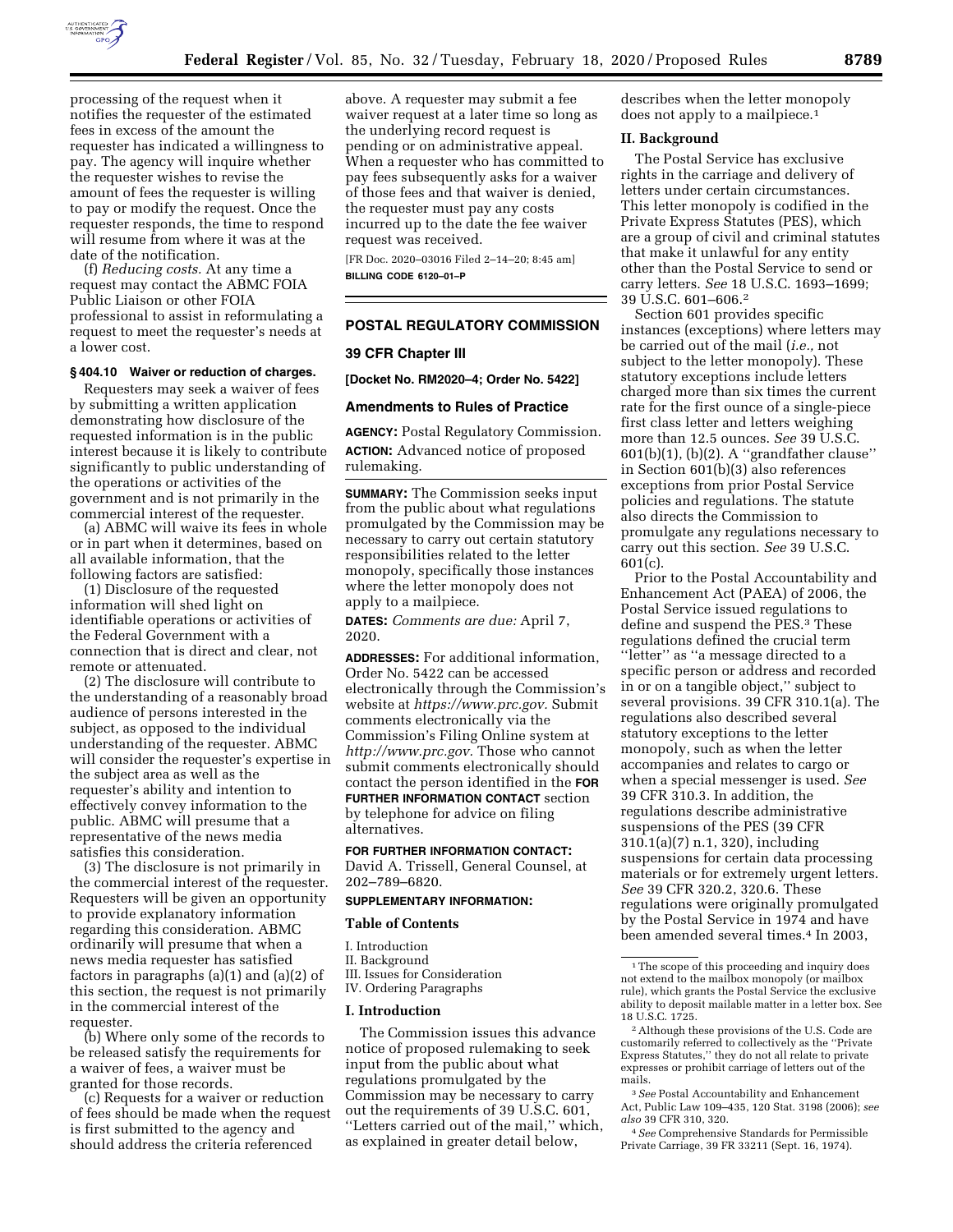the President's Commission on the United States Postal Service recommended that the scope of the letter monopoly should be clarified and periodically reviewed by a Postal Regulatory Board.5

In 2006, Congress passed PAEA to clarify the limited statutory exemptions to the monopoly.6 In addition to adding price and weight limits as exceptions  $(601(b)(1), (b)(2))$ , Congress also added a ''grandfather clause'' in Section 601(b)(3) to authorize the continuation of private activities that the Postal Service had permitted by regulations to be carried out of the mail. The House Report on the PAEA explains that the clause protects mailers and private carriers who had relied upon the regulations adopted as of the date of the bill. *See id.* at 58. Congress also eliminated the Postal Service's authority to adopt any future regulations creating additional exceptions or defining the scope of the postal monopoly. *See* 39 U.S.C. 401(2), 404a(a)(1), 601. Congress instead gave the Commission the authority to promulgate ''any regulations necessary to carry out this section [601]."<sup>7</sup> To date, the Commission has not promulgated any regulations pursuant to Section 601(c), and issues this advance notice of proposed rulemaking to explore potential options for doing so now.

### **III. Issues for Consideration**

In the more than 45 years since the Postal Service initially promulgated its regulations, the postal industry has fundamentally changed. The Postal Service recently stated that the ''most significant competitor for First-Class Mail is digital communication, including electronic mail, and other digital technologies such as online bill

7 39 U.S.C. 601(c). Docket Nos. MC2012–14 and R2012–8, Order Approving Addition of Valassis Direct Mail, Inc. Negotiated Service Agreement to the Market Dominant Product List, August 23, 2012, at 6–7 (Order No. 1448) (citing Section 601(c) and stating that the Postal Service no longer has authority to issue regulations interpreting or defining the postal monopoly); *see also* Docket No. MC2012–13, Order Conditionally Granting Request to Transfer Parcel Post to the Competitive Product List, July 20, 2012, at 6-7 (Order No. 1411) ("As a result of the PAEA, the Postal Service no longer has authority to issue regulations interpreting or defining the postal monopoly. The Commission now has the authority to promulgate such regulations.''). Order No. 1411 at 7 n.13.

payment and presentment.'' 8 The USPS Office of Inspector General also released a report citing electronic diversion as a key factor that has affected the First-Class Mail correspondence segment.9

Over time there have been several published reports discussing or evaluating the letter monopoly. In a 2007 report, the Federal Trade Commission stated that the monopoly should only be as broad as needed to satisfy the statutory requirement of universal service.10 The Commission, in response to Section 702 of the PAEA, issued a report on Universal Postal Service and the Postal Monopoly, which traced the history of the monopoly to its current status.11 The Government Accountability Office reported that narrowing the monopoly could decrease revenues and threaten the universal service obligation, but may also lead to greater efficiencies and innovation.12 In 2018, the Task Force on the United States Postal System stated that the statutory monopoly business model is increasingly ineffective.<sup>13</sup> In particular, it explained that ''technological changes have significantly reduced the effectiveness of the statutory monopoly business model by undermining the historical barriers to market competition and product substitution.'' *Id.* 

The Commission has generally discussed or acknowledged the letter monopoly when reviewing requests to modify the product lists. In such cases, the Commission must consider whether a product is covered by the monopoly. *See* 39 U.S.C. 3642(b)(2). For example, in Docket Nos. MC2012–14 and R2012– 8, where the Commission approved a new product as a Market Dominant Negotiated Service Agreement, the

11Report on Universal Service and the Postal Monopoly, December 19, 2008, at 15–84 (USO Report). The USO Report includes, as an appendix, George Mason University's presentation and analysis of the history of the postal monopoly. *See*  George Mason University, School of Public Policy, Postal Monopoly Laws: History and Development of the Monopoly on the Carriage of Mail and the Monopoly on Access to Mailboxes, November 2008, at 250 (''[A]ny decision by the Commission interpreting the term letter in section 601 would be considered tantamount to defining the scope of the monopoly.''). *Id.* 

12U.S. Governmental Accountability Office, U.S. Postal Service, Key Considerations for Potential Changes to USPS's Monopolies, GAO–17–543, June 22, 2017, at 8.

13Task Force on the United States Postal Service, United States Postal Service: A Sustainable Path Forward, December 2018, at 33.

Commission acknowledged, without considering the merits of, assertions by the Postal Service that a specific product is subject to the postal monopoly. Order No. 1448 at 6–7.

Specifically in dockets where the Postal Service seeks to classify a product as competitive, it often cites various statutory and regulatory exceptions to the monopoly. For example, in Docket No. MC2012–13, the Postal Service asserted that the contents of Parcel Post are outside the scope of the letter monopoly because: (1) Invoices or receipts accompanying merchandise mailed as Parcel Post are subject to the cargo exception in 39 CFR 310.3(a), (2) incidental, non-addressed, non-personalized advertising may be enclosed pursuant to 39 CFR 320.7, and (3) any letters enclosed would be permitted due to the price exception pursuant to 39 U.S.C. 601(b)(1). Order No. 1411 at 6–7. In another case, the Postal Service acknowledged that a sealed parcel could contain letter material and, therefore, stated it intended to raise prices consistent with 39 U.S.C.  $601(b)(1)$  to avoid the application of the PES.14 The Commission has acknowledged these past assertions.15

In Docket No. MC2013–57, several parties addressed whether the Round-Trip Mailer product, which consists of a round-trip mailing of a disc, was covered by the postal monopoly.16 In particular, the parties disputed whether the content of the Round-Trip Mailer constitutes a ''letter'' that is subject to the Private Express Statutes. *Id.* Because of a finding on market power, the Commission did not rule on the merits of the monopoly issue. *Id.* at 56. However, the Commission noted that ''[t]he legal and policy issues surrounding the postal monopoly have far-reaching and important implications that go beyond the boundaries of this proceeding.'' *Id.* The Commission further stated that the ''issue may be appropriate for review in a separate proceeding.'' *Id.* The Commission believes it is now time for that separate proceeding.

With this background, the Commission issues this advance notice of proposed rulemaking to consider approaches to fulfilling its statutory

<sup>5</sup>Embracing the Future: Making the Tough Choices to Preserve Universal Mail Service, July 31, 2003, at 71. The President's Commission recommended ''transforming the narrowly focused Postal Rate Commission [ ] into an independent Postal Regulatory Board.'' *Id.* at XIII.

<sup>6</sup>*See* H.R. Rep. No. 109–66 (2005) part 1, at 57. Congress stated that ''the bill clarifies the scope of the statutory monopoly that historically has been defined solely by the [Postal Service].'' *Id.* at 58.

<sup>8</sup>The U.S. Postal Service Five-Year Strategic Plan FY2020–FY2024, January 7, 2020, at 14.

<sup>9</sup>*See* USPS Office of Inspector General, A New Reality: Correspondence Mail in the Digital Age, March 5, 2018, at 9.

<sup>10</sup>Accounting for Laws that Apply Differently to the United States Postal Service and its Private Competitors: A Report by the Federal Trade Commission, January 16, 2008, at 93.

<sup>14</sup>*See* Docket No. MC2015–7, Request of the United States Postal Service to Transfer First-Class Mail Parcels to the Competitive Product List, November 14, 2014, Attachment B at 2.

<sup>15</sup>*See* Docket No. MC2015–7, Order Conditionally Approving Transfer, July 20, 2017, at 35 (Order No. 4009); Order No. 1411 at 7.

<sup>16</sup> Docket No. MC2013–57, Order Denying Request, December 23, 2014, at 54–56 (Order No. 2306).